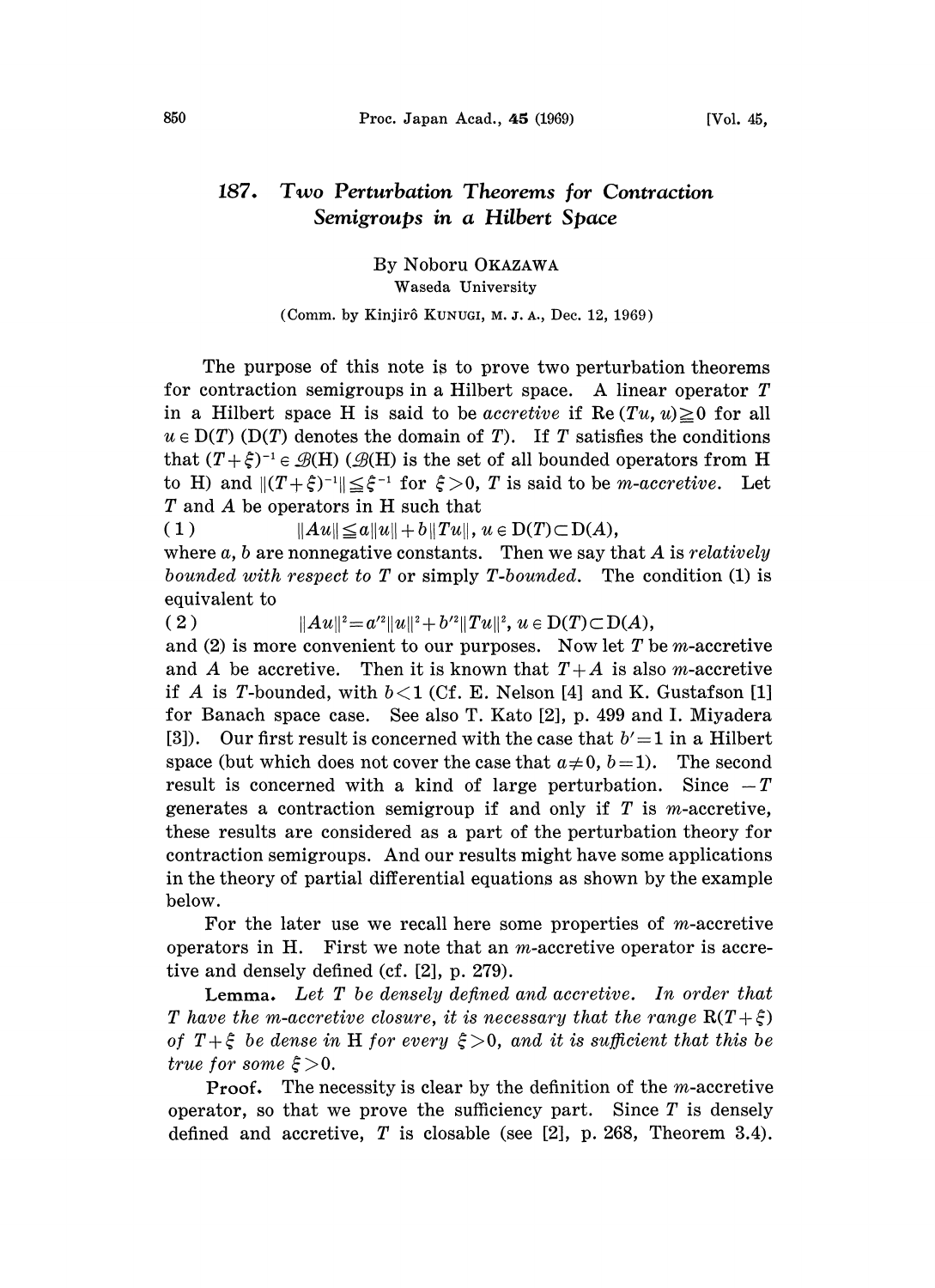Since Re(Tu, u)  $\geq 0$  for all  $u \in D(T)$ , we have  $|| (T + \xi)u||^2 \geq \xi^2 ||u||^2$  for any  $\xi > 0$ . Therefore  $T + \xi$  is invertible and the inverse  $(T + \xi)^{-1}$ satisfies the inequality  $||(T+\xi)^{-1}|| \leq \xi^{-1}$  for  $\xi > 0$ . But since the deficiency index of the closure of T is constant (see [2], p. 268, Theorem ficiency index of the closure of T is constant (see  $[2]$ , p. 268, Theorem 3.2),  $R(T+\xi)$  is dense in H for any  $\xi>0$ . Therefore the closure of T is m-accretive.

For other terminologies and notations appearing below see T. Kato [2].

1. The first result is given by

**Theorem 1.** Let  $T$  and  $A$  be operators in  $H$  and  $T$  be m-accretive. If A is an accretive operator with  $D(A) \supset D(T)$  and  $A(T + \xi_0)^{-1}$  is a contraction for some  $\xi_0>0$ , then the closure S of  $T+A$  is also m-accretive.

**Proof.** Since  $T+A$  is densely defined and accretive, by the Lemma above, it suffices to show that  $R(T+A+\xi_0)$  is dense in H. But since  $T + A + \xi_0 = [1 + A(T + \xi_0)^{-1}](T + \xi_0)$ , it suffices to show that  $R(1-B)$  is dense in H, where  $B=-A(T+\xi_0)^{-1} \in \mathcal{B}(H)$  and  $||B|| \leq 1$ .

To see this, it suffices to show that an element  $v$  of H orthogonal to this range must be zero. Now such a v satisfies  $B^*v=v$ . But since  $B \in \mathcal{B}(H)$  and  $||B|| \leq 1, B^*v=v$  is equivalent to  $Bv=v$  (see [2], p. 290), that is,  $A(T+\xi_0)^{-1}v+v=0$ . Setting  $u=(T+\xi_0)^{-1}v\in D(T)$ , we have  $(T+A+\xi_0)u=0$ . Since  $T+A$  is accretive and  $\xi_0>0$ , this gives  $u=0$  and hence  $v=0$ .

Corollary 1. Let  $T$  be m-accretive and  $A$  be accretive. If  $A$  is T-bounded and (2) holds with  $b' = 1$ , that is,

( 3 )  $\|Au\|^2 \leq a'^2 \|u\|^2 + \|Tu\|^2, \ a' \geq 0, \ u \in D(T) \subset D(A),$ then the closure S of  $T+A$  is also m-accretive.

Remark. Corollary 1 is a slight generalization of the perturbation theorem for (essentially) selfadjoint operators by T. Kato (see [2], p. 289).

Proof of Corollary 1. It suffices to show that  $A(T+\xi)^{-1}$  is a raction for  $\xi > a'$ . Since T is accretive, (3) can be written contraction for  $\xi > a'$ . Since T is accretive, (3) can be written

> $\|Au\|^2 \leq a'^2 \|u\|^2 + \|Tu\|^2 + (\xi^2 - a'^2) \|u\|^2$  $\leq$   $\|(T+\xi)u\|^2, \xi > a'.$

Hence  $A(T+\xi)^{-1} \in \mathcal{B}(H)$  and  $||A(T+\xi)^{-1}|| \leq 1$  for  $\xi > \alpha'$ . (If  $\alpha' \neq 0$ , this is true for  $\xi \geq \alpha'$ .) is true for  $\xi \ge a'$ .)

An accretive operator  $T$  in  $H$  is said to be *sectorial* with a vertex 0 and a semi-angle  $\pi/2-\omega$  if  $e^{i\theta}T$  is also accretive for  $-\omega \leq \theta \leq \omega$ ,  $0<\omega \leq \pi/2$ . Then the numerical range of T is a subset of a sector  $|\arg \zeta| \leq \pi/2-\omega$ . If  $e^{i\theta}T$  is m-accretive for all  $|\theta| \leq \omega$ , T is said to be *m-sectorial* with a vertex 0 and a semi-angle  $\pi/2-\omega$ , and then  $-T$  is the generator of a contraction holomorphic semigroup (cf. [2], p. 490). The following corollary is concerned with such operators.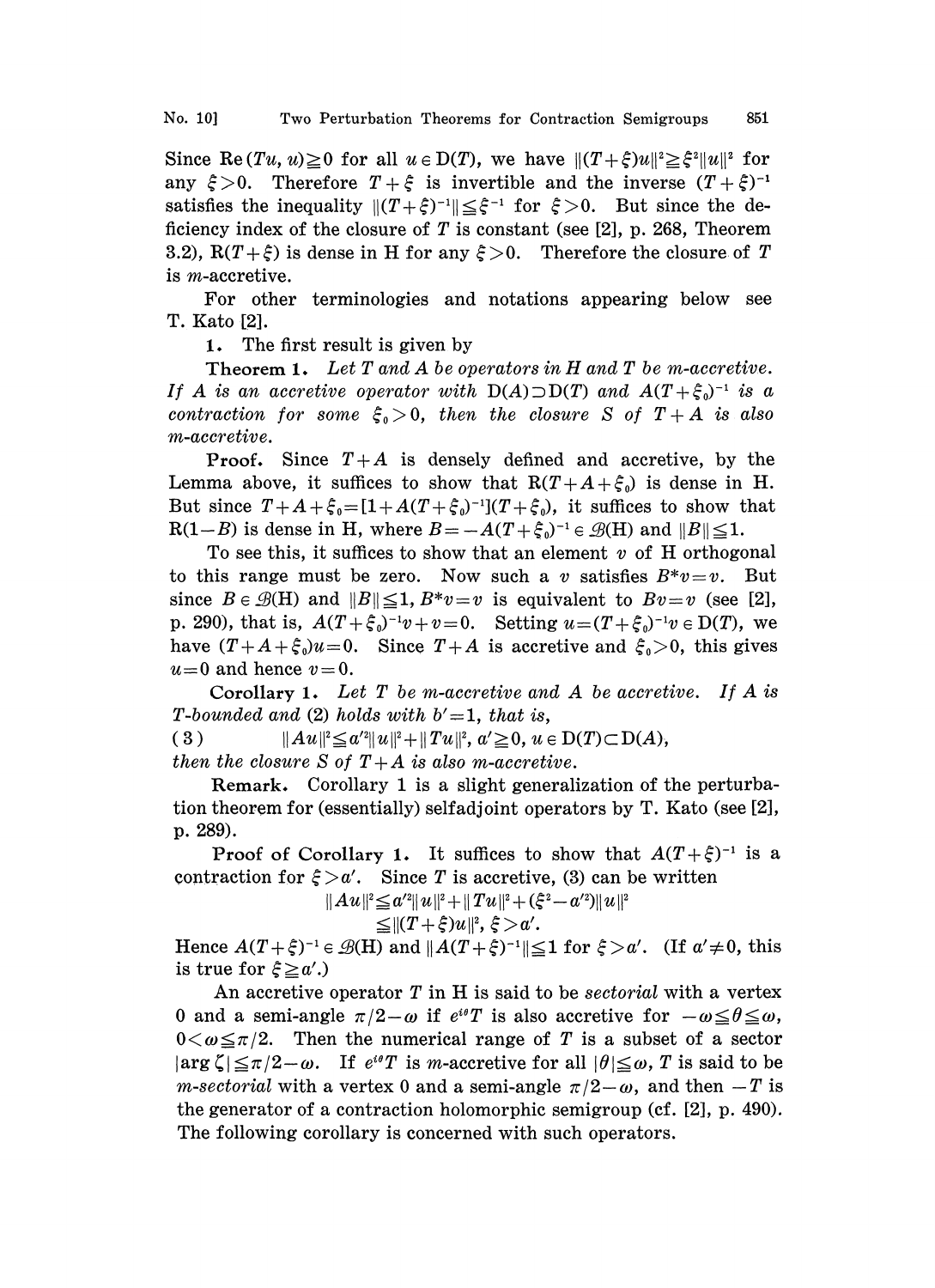Corollary 2. Let T be m-sectorial with a vertex 0 and a semiangle  $\pi/2-\omega$ , and let A be sectorial with a vertex 0 and a semi-angle  $\pi/2-\omega'$ . If the condition (3) is satisfied, then the closure S of  $T+A$  is also m-sectorial with a vertex 0 and a semi-angle  $\pi/2-\omega''$ ,  $\omega'' = min(\omega, \omega')$ , and  $e^{-is}$  is holomorphic for  $|\arg t| \leq \omega''$  and is a contraction.

2. Our second result is the following

Theorem 2. Let T and A be operators in H and T be m-accretive. If A is an accretive operator satisfying the condition (4) Re  $(Tu, Au) \ge 0$  for all  $u \in D(T) \subset D(A)$ , then  $T+A$  is m-accretive.

**Proof.** Since A is closable and  $D(A) \supset D(T)$ , there exists some constant  $b > 0$  such that  $||Au||^2 \le b^2(||u||^2 + ||Tu||^2)$  for all  $u \in D(T)$  (see [2], p. 191). Here, the case that  $b \ge 1$  is of some interests in the perturbation theory. It is known that  $T + \varepsilon A$  is *m*-accretive if  $b\varepsilon < 1$ .

Now adding  $b^2k^2\varepsilon^4\|Au\|^2$   $(k=1, 2, \ldots)$  to the both sides of  $\|\varepsilon^2\|Au\|^2 \leq b^2\varepsilon^2 \|u\|^2 + b^2\varepsilon^2 \|Tu\|^2,$ 

we have

$$
\varepsilon^2(1+b^2k^2\varepsilon^2)\|Au\|^2 \leq b^2\varepsilon^2\|u\|^2+b^2\varepsilon^2(\|Tu\|^2+k^2\varepsilon^2\|Au\|^2) \leq b^2\varepsilon^2\|u\|^2+b^2\varepsilon^2\|(T+k\varepsilon A)u\|^2.
$$

This gives the basic inequality in our argument

 $||\varepsilon Au|| \leq b\varepsilon(1+b^2k^2\varepsilon^2)^{-1/2}(||u||+||(T+k\varepsilon A)u||),$  $(5)$ 

 $k=0, 1, 2, \ldots$ 

Since we have known that  $T + \varepsilon A$  is *m*-accretive, it follows from (5) for  $k=1$  that  $T+2\varepsilon A$  is m-accretive. Continuing this process for  $k=2, 3, \dots$ , we can show that  $T+k\epsilon A$  is m-accretive for any positive integer k. Since  $\varepsilon$  is arbitrary positive number with  $b\varepsilon < 1$ , it follows that  $T+A$  is m-accretive.

As a particular case of Theorem 2 we obtain the following

Corollary. Let  $T$  be selfadjoint and  $A$  be symmetric. If  $A$  satisfies the condition (4), then  $T+A$  is selfadjoint.

**Proof.** Since both iT and  $-iT$  are m-accretive, and both iA and  $-iA$  are accretive, it follows from Theorem 2 that  $i(T+A)$  and  $-i(T+A)$  are *m*-accretive. Therefore  $T+A$  is selfadjoint.

Remark. If the assumptions of Theorem 2 are satisfied, we have  $\text{Re}\left((T+\xi)u, Au\right) \ge 0$  for all  $u \in D(T)$ . Therefore  $A(T+\xi)^{-1} \in \mathcal{B}(H)$  is accretive for any  $\xi > 0$ . accretive for any  $\xi > 0$ .

The method in the proof of Theorem 2 is applicable to the relatively bounded perturbation of some other kinds of operators satisfying the condition (4) in a Hilbert space. In fact, by the assumption (4), we can put off the restriction on a and b (see e.g. [2], p. 190, p. 196 and p. 497).

Example. Let  $H = L<sup>2</sup>(-\infty, \infty)$ ,  $T = -d/dx$  and  $A = -f(x)d/dx$